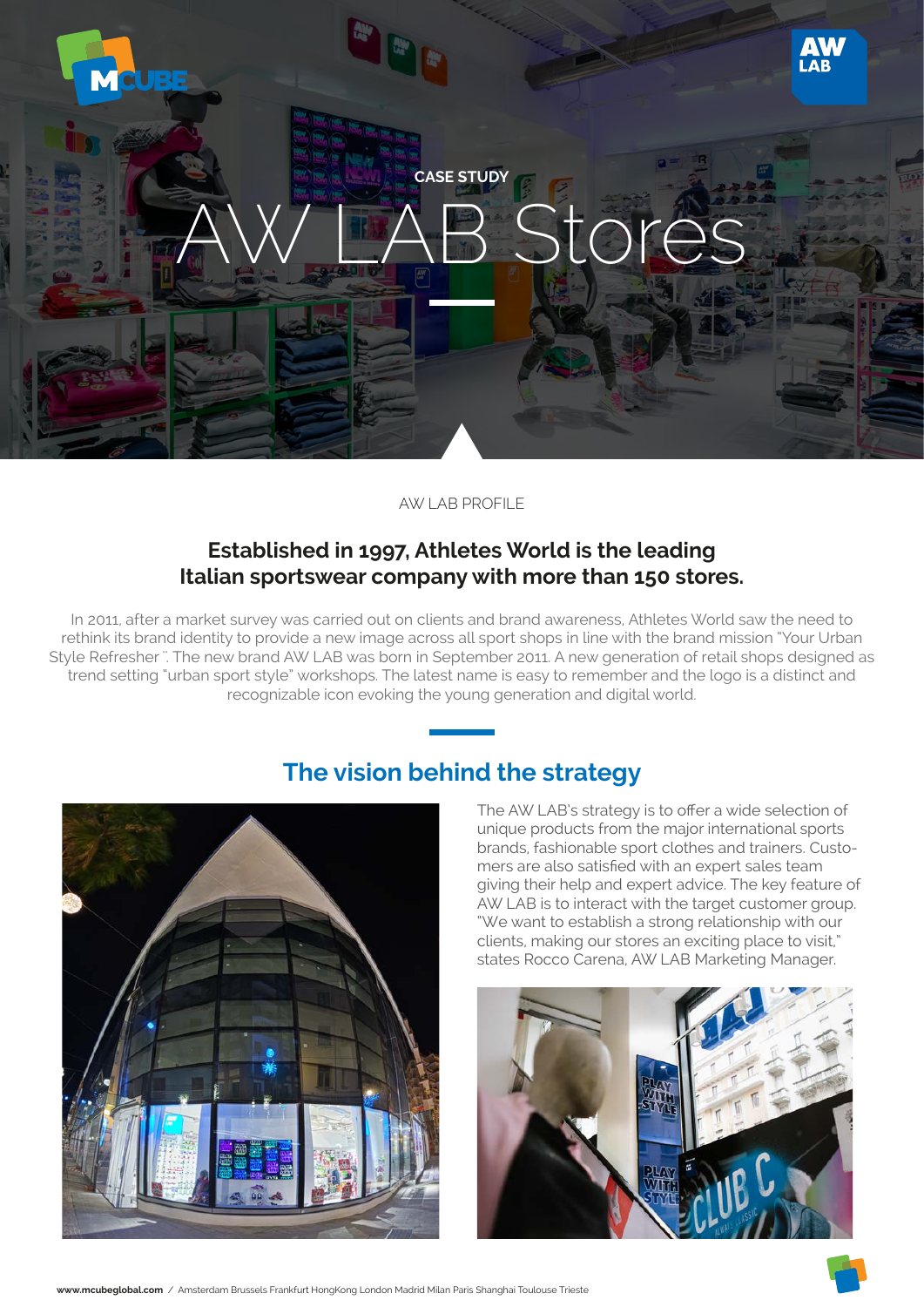The retail shops are redesigned to interpret the new brand identity. In the new layout, every feature originates from the main logo and colours used. The in-store customer experience is thought of as a digital shopping experience including in the new layout, the digital signage and the in-store radio.

The former will be placed both in the shop windows and behind the counters. The latter will be used to play music and provide information about the products.

**"***The reasons behind this change was the need to increase the ways of communication reaching our customers (who always have high expectations and are accustomed to all kinds of promotional stimulus). Using innovative media we can increase customer loyalty, improve clients communication and increment the number of sales. The awareness of our brand has risen as a result of this,***" explains Rocco Carena, AW LAB Marketing manager.**



# **The solution**



AW LAB required to find a supplier with reliable technology and a professional service who could meet its communication needs. After a benchmark evaluation from current leading digital signage suppliers, AW LAB chose M-Cube. The company met the requirements both in technology with the digital signage platform Scala and in the service offered. AW LAB already knew of M-Cube as an in-store radio service provider for Bata, part of the same group as AW LAB. So it had the chance to appreciate its high-standard service.

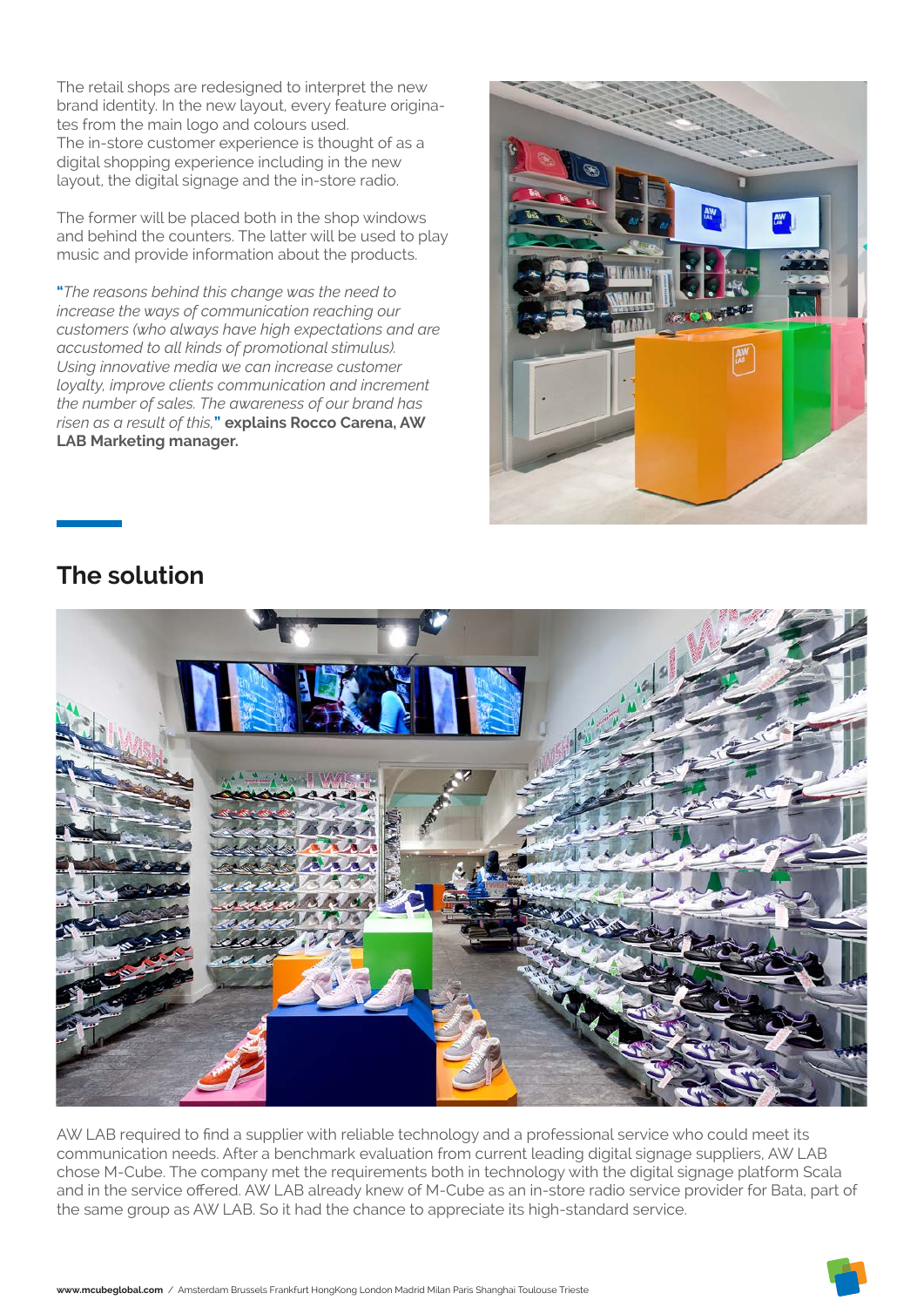### **Digital Signage**

M-Cube supplies the digital signage monitors to the stores and manages the contents of the entire network. Up to today, 75 AW LAB retail stores have been renovated. As part of the new layout, the shops have been fitted with a digital signage display in the window and a banner display behind the counter.

#### **Content**

AW LAB's objective is to use the range of features of the digital signage to augment its communication capabilities for the clients in store. The content on the displays can be updated quickly and shared on different channels. The content, updated weekly in all the stores, include: product promotion videos and Partner's TV adverts, AW LAB videos, live events and life-style videos to support the marketing campaigns in store.

#### **In-Store Radio**

Thanks to the in-store radio, the proximity marketing is even more exciting and captivating. The music accompanies the customer while in the store improving the shopping experience. Furthermore, it allows AW LAB to communicate in an innovative way with the clients. The AW LAB Radio represents the brand giving a consistent image throughout the stores. "The information is always updated and given immediately. Thanks to the uniqueness of this device, messages and current promotions can be communicated efficiently supporting in store activities," states Rocco Carena, AW LAB Marketing manager.

M-Cube provides a complete radio in-store service centrally managed from the M-Cube Radio department. The day program is broadcasted in the retail shops through the M-Cube player- a pocket size audio-device developed by the company. The M-Cube player receives daily updates via the internet. However, thanks to its technology "Store & Play '', the daily program is stored on a memory chip and reproduced without depending on internet connection – unlike a streaming service.

M-Cube music designers create the daily programs from the instructions provided by AW LAB. They create the music playlists and schedule the broadcasting times for the daily program, advertisements and messages. Following a market survey AW LAB has chosen the music genres that best meet the taste of its customers. The music playlists are frequently updated in line with the latest music trends. The day-program is varied with a mix of music during the different hours of the day.